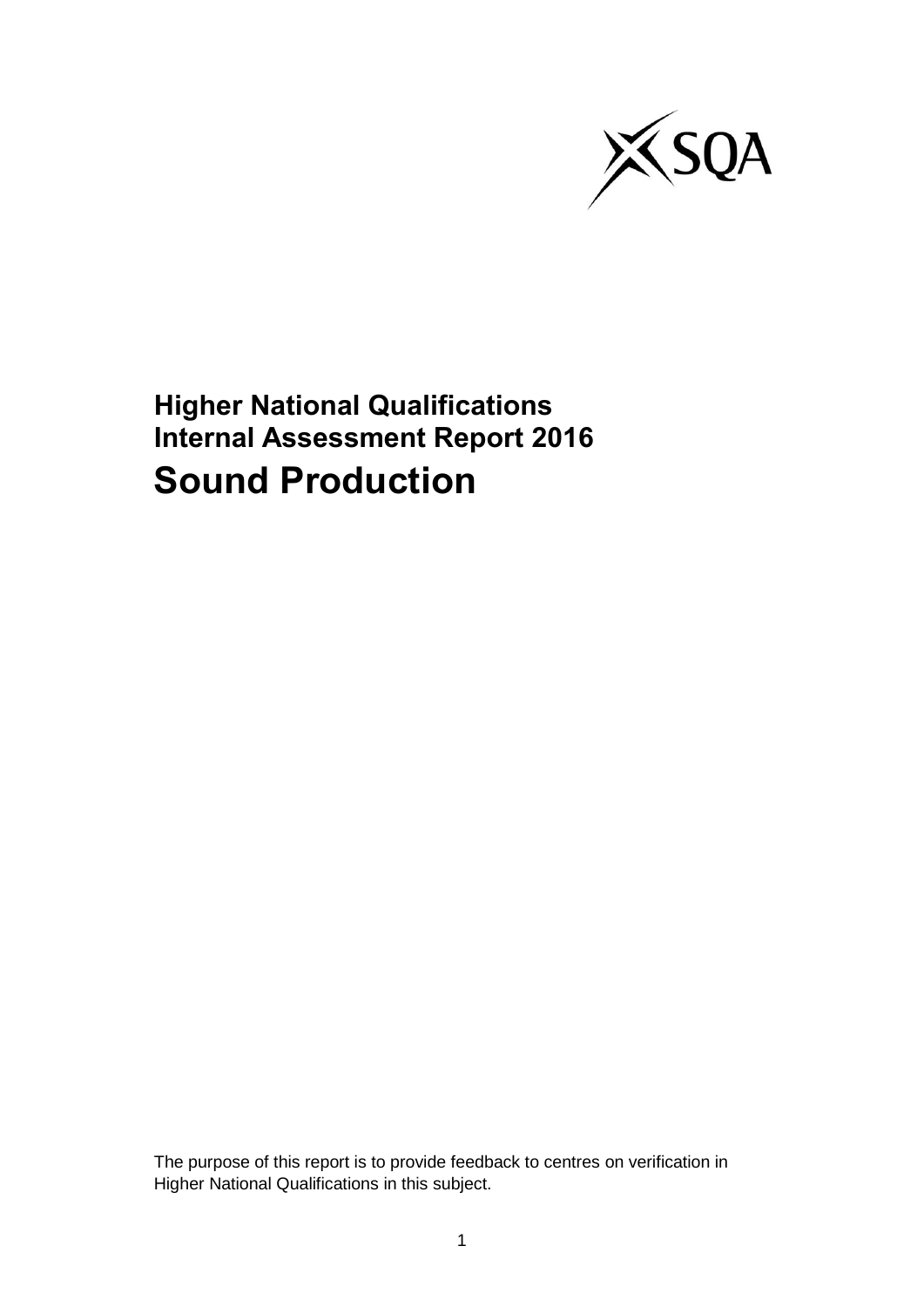# **Higher National units**

# **General comments**

This report is based on 10 external verification visits carried out in the 2015/16 session. There were five full qualification visits for HN Sound Production and two visits for Sound Production: Graded Unit 2. In addition to these there were three full qualification visits for the NC in Sound Production. Conclusions from the NC visits have also been included in this report.

Of this external verification sample, four of the ten visits resulted in an initial outcome of 'significant strengths', five in 'some strengths, some weaknesses' and one in 'significant weaknesses'. Two of the visits resulted in significant actions being set.

This verification sample would suggest that most centres have a clear and accurate understanding of the national standards for Sound Production but some centres have further work to do to achieve this.

## **Unit specifications, instruments of assessment and exemplification materials**

From this external verification sample, it appears that most assessors are familiar with unit specifications, instruments of assessment and exemplification materials as almost half of those sampled had significant strengths. Of those remaining, in almost all centres the initial outcome rating of 'some strengths, some weaknesses' resulted from an issue in a single unit.

Of the visits resulting in a 'significant strengths' outcome, one centre had made particularly good use of case studies and realistic contexts in the assessment of Sound Production Theory 2 (H1M2 35). Most of the centres in the sample group visited had up-to-date master packs containing unit specifications, instruments of assessment, model answers and checklists, candidate records and internal verification forms and materials. Most centres were using the new assessment support materials for Acoustics 1 (DJ1W 35) and it is recommended that all centres do so.

In the NC verification sample, almost all unit specifications, instruments of assessment and exemplification materials were appropriate and evidence verified was marked accurately. The only exceptions related to Sound: Understanding the Signal Path. There were two instances of centres not matching assessment instruments to the evidence criteria. Outcome 2 and 3 evidence relates to a Stereo Recording System and a Sound Reinforcement System — only one had been assessed resulting in an action to address.

## **Evidence requirements**

The sampled evidence would suggest that in the main there is a clear understanding of the evidence requirements for the Sound Production units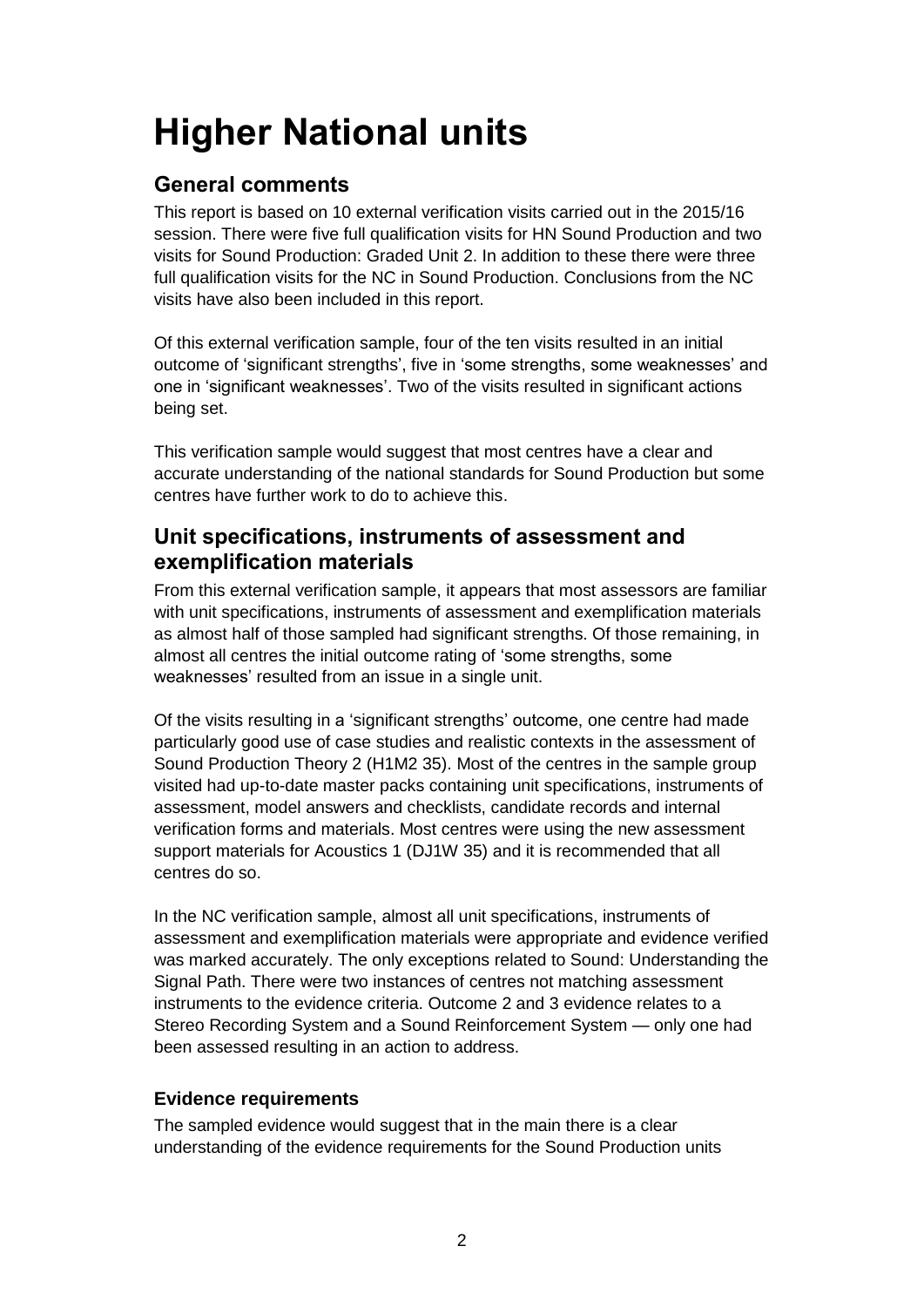sampled. Generally, for the units verified there was evidence of pre-delivery checks and regular internal verification, including sampling of student work.

In some centres the external verifier remarked on the high quality student work. In some centres, evidence had been generated producing work for external clients providing candidates with an authentic experience.

Several centres could improve the matching of evidence to SQA requirements through more detailed marking schemes and evidence checklists.

In one centre, multiple choice assessments had been used across Sound Production Theory 1 (H1M1 34) and 2 (H1M2 35) and Digital Audio Theory (H1M5 35). The assessment designed did not generate the necessary evidence, at the correct level. Arbitrary pass marks had been set, enabling candidates to pass who hadn't met all the evidence requirements. Evidence was not generated under appropriate conditions — online instruments of assessment gave direct links to teaching materials that would, if accessed, give candidates direct answers to assessment. The internal verification system did not pick this up or that evidence generated did not meet SQA requirements. The problems encountered as a result reinforce the need for centres to clearly define acceptable evidence, choose appropriate methods of assessment and ensure that internal verification is meaningful.

#### **Administration of assessments**

From the verification sample, most assessments are valid in construction, administered appropriately with evidence accurately judged against SQA requirements.

Some centres had very clear marking guidance with detailed checklists helping the assessor and verifier consistently judge the standard. Where problems were encountered on a verification visit, lack of clear marking guidelines contributed to the problem. It is recommended that all centres review their marking guidelines.

One centre visited had improved the learner experience by developing realistic contexts and case studies for the assessment of Sound Production Theory 2 (H1M2 35). In another centre, practical assessment involved producing work for external clients of the studio, developing the learners' employability, and testing their knowledge and skills in a realistic context.

In most centres thorough internal verification of the assessment and evidence had taken place. Where problems were encountered, almost all of them could have been detected before the verification visit by thorough checking at the internal verification stage.

In one instance, multiple choice assessments were not deemed valid to test the necessary skills in Sound Production Theory 1, Sound Production Theory 2 and Digital Audio Theory. Multiple choice assessments are very difficult to construct for these units and it is recommended that centres use another method of assessment. The SQA *Guide to Assessment* document contains valuable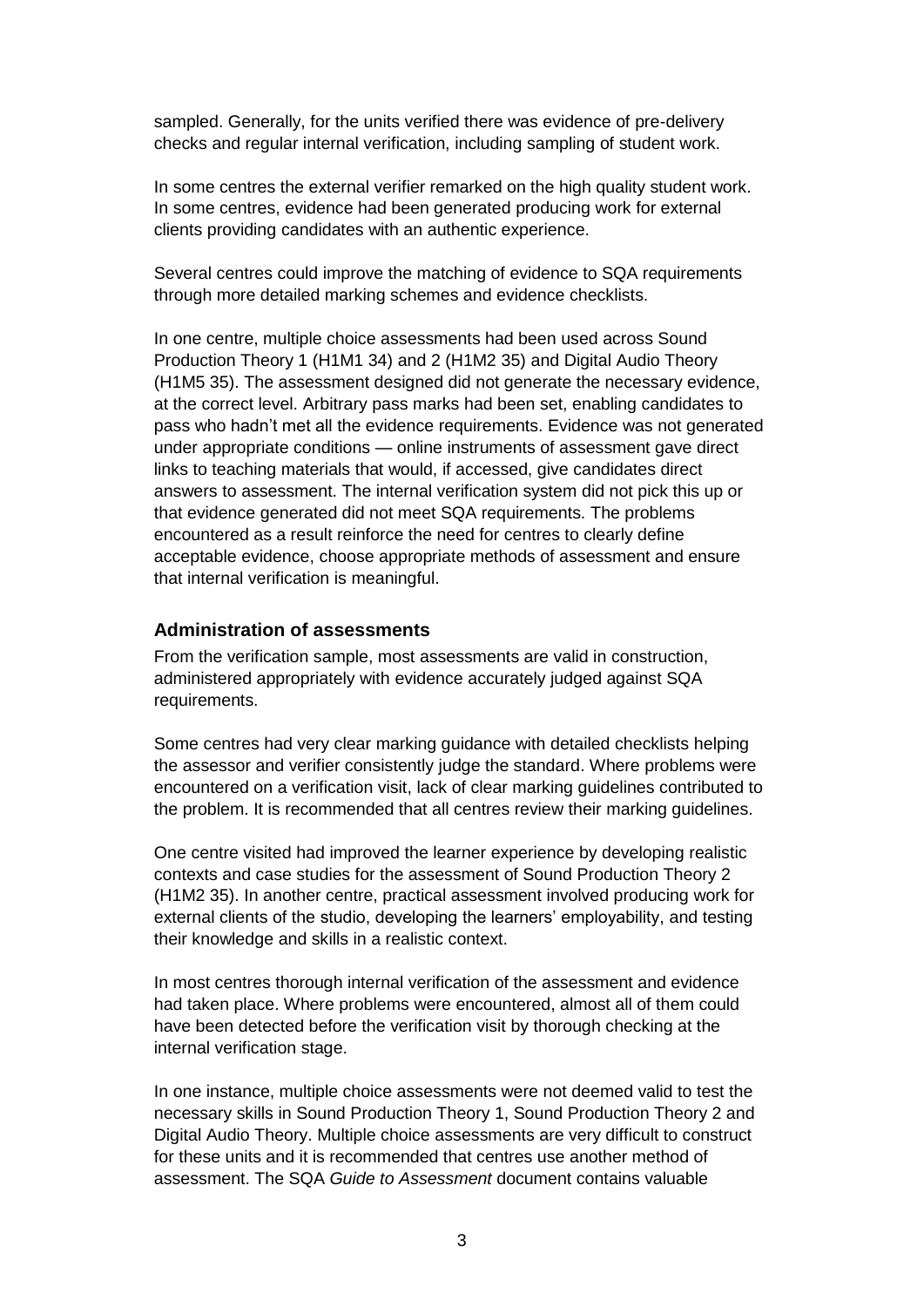information on devising instruments of assessment and is recommended reading for all centre staff assessing or verifying qualifications. In the assessments devised for Sound Production Theory 1 & 2 and Digital Audio Theory, pass marks that have been specified in the unit specification had not been set. When devising an assessment instrument, it is necessary to check that the assessment will allow evidence to be generated to meet all requirements – in a poorly designed assessment it is possible that a learner may achieve the arbitrary pass mark without meeting all requirements.

## **General feedback**

In most centres feedback to candidates was very good, identifying what they had achieved and any areas to be addressed. In one case, candidates were provided with a direct link to teaching notes that, if accessed, would give the candidate the answer to the question. This was deemed to be an unreasonable amount of assistance.

In all centres, feedback from candidates was positive. All candidates believed they were receiving high quality tuition and many mentioned that the tutors were experienced and supportive. The standard of facilities used across the sector is very high with some centres also running as commercial audio facilities. In some centres the standard of work produced was very high.

There were some recurring issues that, if addressed, could improve the delivery and assessment of the HN Sound Production qualifications. In general, extending the use of detailed marking guidelines would help assessors and verifiers standardise. In centres where internal verification was a meaningful process, very few issues were encountered and it is recommended that centres review the effectiveness of the verification process and action improvements where necessary.

# **Areas of good practice**

In general, the level of candidate support in the verification sample was very high. Candidates described a supportive recruitment process where prior experience was matched to the demands of the course. In all centres, candidates found that their tutors were experienced and supportive.

In Sound Production Theory 2 (H1M2 35) realistic contexts and case studies had improved the learner experience. In another, the use of actual commercial briefs for practical assessment improved learners' employability by providing the chance to benchmark against actual industry practice.

Good practice was found in the centres that had produced detailed marking guidelines. The detailed marking guidelines provided the assessor with clarity and helped both assessor and verifier ensure that candidate evidence met the standard.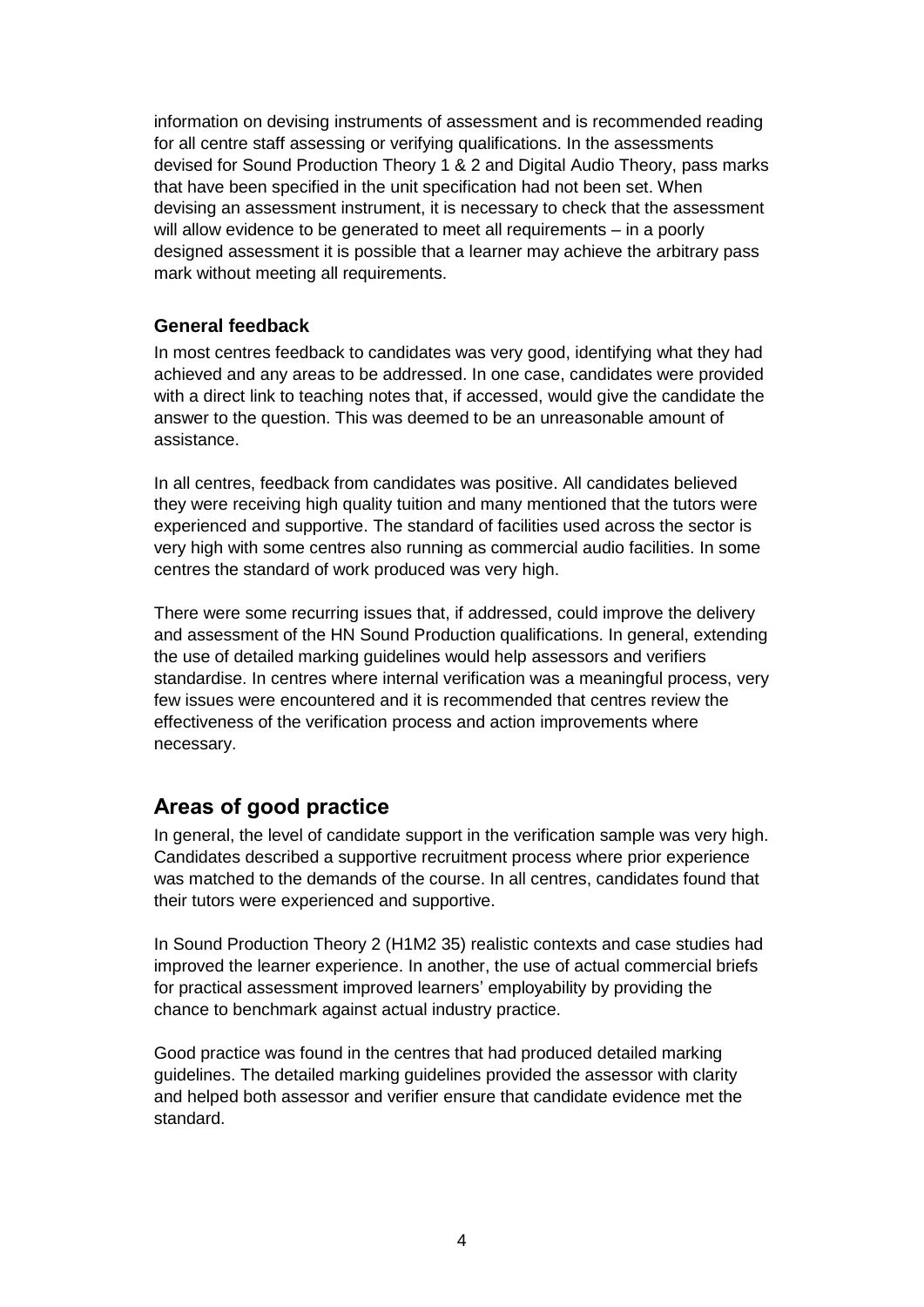### **Specific areas for improvement**

Specific areas for improvement identified from the verification sample are:

- The updated assessment support materials for Acoustics 1 (DJ1W 35) should be used.
- It is recommended that the SQA devised exemplar for Digital Audio Theory (H1M5 35) is used.
- It is recommended that all centres have detailed marking guidelines to ensure consistency in marking across assessors and verifiers.
- Where problems have been identified, it is recommended that centres review the effectiveness of the internal verification process to ensure that it is meaningful.
- Valid assessment conditions should be stated clearly on all instruments of assessment.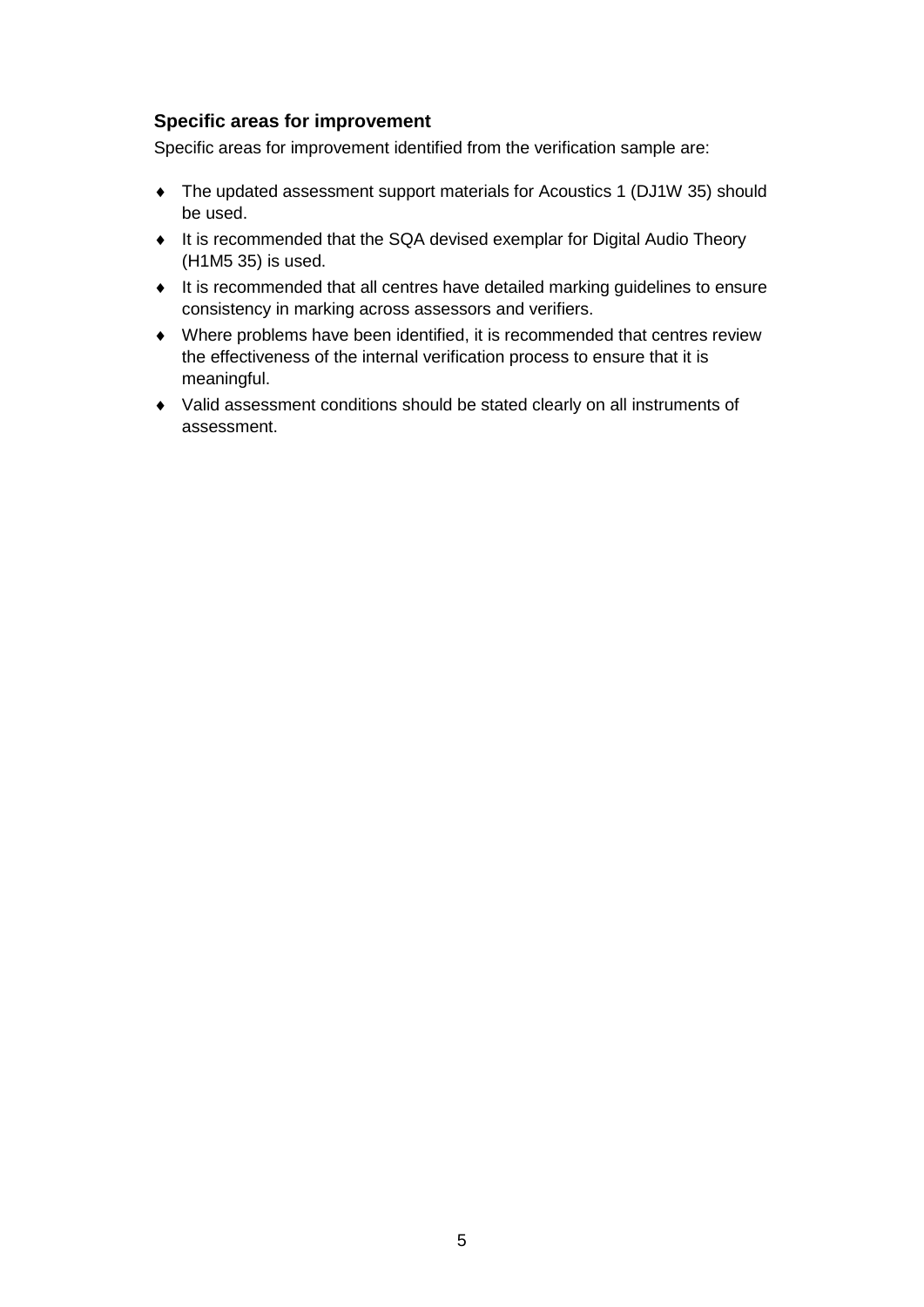# **Higher National graded units**

Titles/levels of HN graded units verified:

Two instances of Sound Production: Graded Unit 2 (DR2R 35) were verified.

## **General comments**

The sample verification group was made up of two centres. From such a small group it is not reasonable to suggest that these visits give an accurate account of the extent to which centres have a clear and accurate understanding of the requirements of national standards. One visit resulted in an initial outcome of 'significant strengths', the other in 'some strengths, some weaknesses'. Both visits raised questions as to the evidence to be retained for verification.

## **Unit specifications, instruments of assessment and exemplification materials**

Both centres verified were familiar with the graded unit specification, instruments of assessment and exemplification materials to an extent. Both centres were using the current graded unit specification and support materials. One centre required actions to be set as they had not retained the audio/video — a requirement of the graded unit. The other had not retained the portfolios as the graded unit specification did not clearly state that these should be retained. Further guidance will be provided to centres to ensure that portfolios are retained by all centres.

## **Evidence requirements**

From the small verification sample of two centres, there are improvements to be made before stating that there is a clear understanding of the evidence requirements. Both centres verified had used the current graded unit specification, support materials and had checklists for capturing the evidence. In one centre, they had not retained the video of the interview and presentation or the candidate audio evidence. An action was set to supply the appropriate evidence for the candidates and a return visit was required to verify the evidence generated. It was recommended that where there is a problem, internal verification takes place at each stage of the graded unit, until certain that there is confidence in that stage being correct. In the second centre, candidates had completed each stage of the graded unit but the underlying portfolio had not been retained in addition to the presentation, interview and logbook — guidance has been issued that the portfolios should be retained so that the evidence, viewed or heard briefly during the presentation, can be verified.

## **Administration of assessments**

As there were only two verification visits, there is not an accurate gauge of administration of assessments across the sector from this verification sample. The Sound Production Graded Unit 2 should comprise three stages: planning, development and evaluation. Candidates are entitled to a series of mentor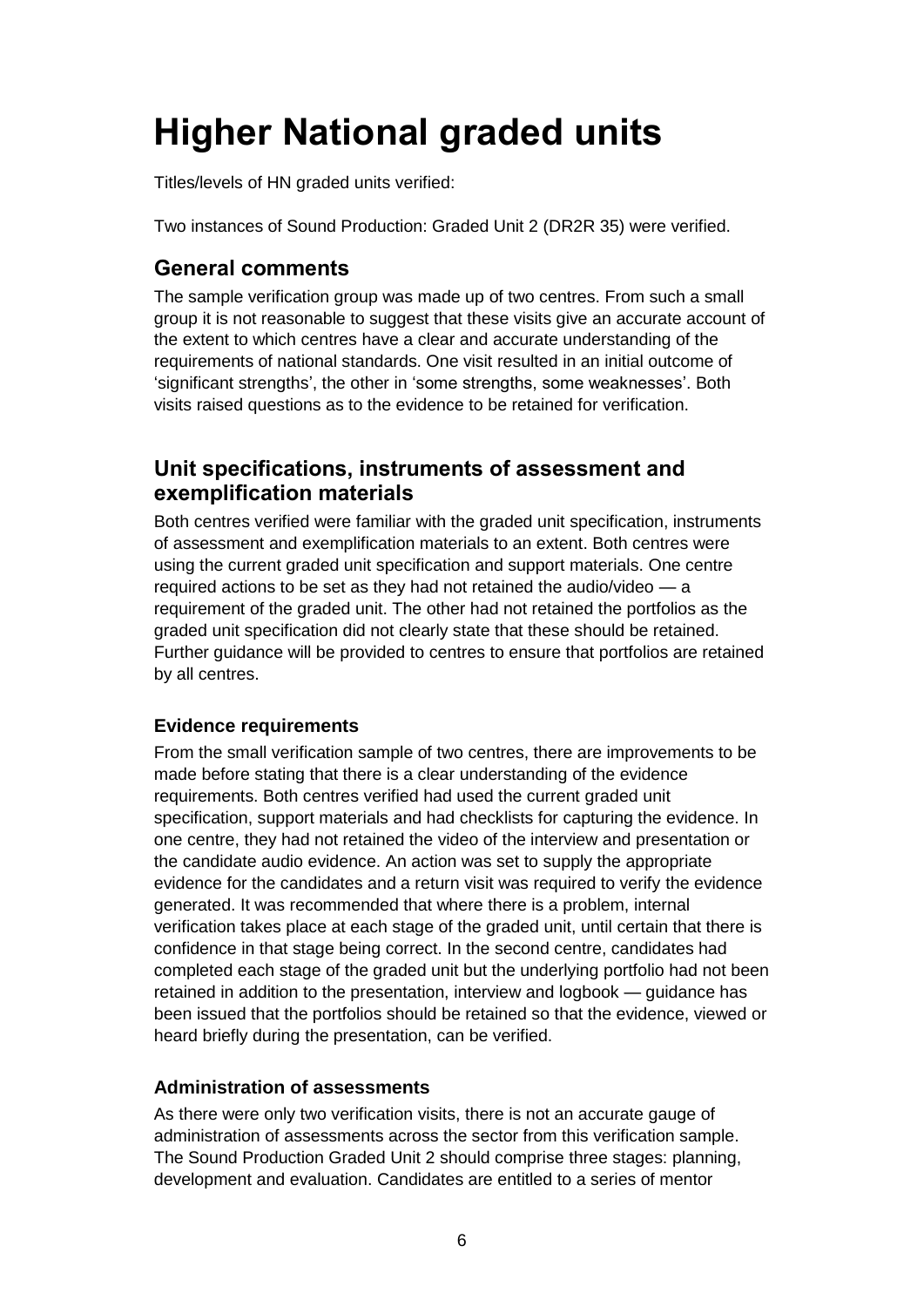meetings. For the development stage, candidates select items from their portfolio to present in support of a job brief. The presentation is followed by an interview and the presentation and interview are filmed, the video kept for verification. In one of the centres verified, from the evidence available the candidates had not received appropriate guidance during the planning and development stage as to the kind of evidence and artefacts suitable for inclusion. Earlier verification can help identify this problem and is recommended until there is confidence the candidates are on track. Centres should prepare for the presentation/interview section and have made the necessary arrangements to video this evidence. Centres should reference the portfolio that the presentation is drawn from as candidates are graded on selecting the material and the audio quality of the material — something that it can be difficult to judge from audio captured on the mic during presentation.

### **General feedback**

Feedback to the candidates on these two visits was varied. In one centre candidates had not been given enough guidance during the mentoring sessions about the kind of artefacts that should be included in the Graded Unit 2. On the other visit, the candidates would have benefitted from specialist knowledge on the quality of their materials.

Candidates interviewed on the visits had enjoyed their course and believed their tutors to be supportive. Some of the candidates had produced very high-quality work.

Support for candidates could be improved with earlier internal verification to ensure that each stage of the Graded Unit 2 is on track, and conducting meaningful standardisation and double-marking exercises.

## **Areas of good practice**

Across the sector there are many instances of good practice with candidates producing very high quality work that prepares them for employment or articulation to higher education. In one of the two centres visited in this sample group several of the candidates had been successful in securing university places based on successful completion of the Graded Unit 2.

The Sound Production Graded Unit 2 should comprise three stages: planning, development and evaluation. Candidates are entitled to a series of mentor meetings. For the development stage, candidates select items from their portfolio to present in support of a job brief. The presentation is followed by an interview and the presentation and interview are filmed, the video kept for verification. For good practice the assessment of the Sound Production Graded Unit 2 work should be conducted in a manner that is realistic in an employment context and the audio work produced should be of high-quality and highly individual for each candidate.